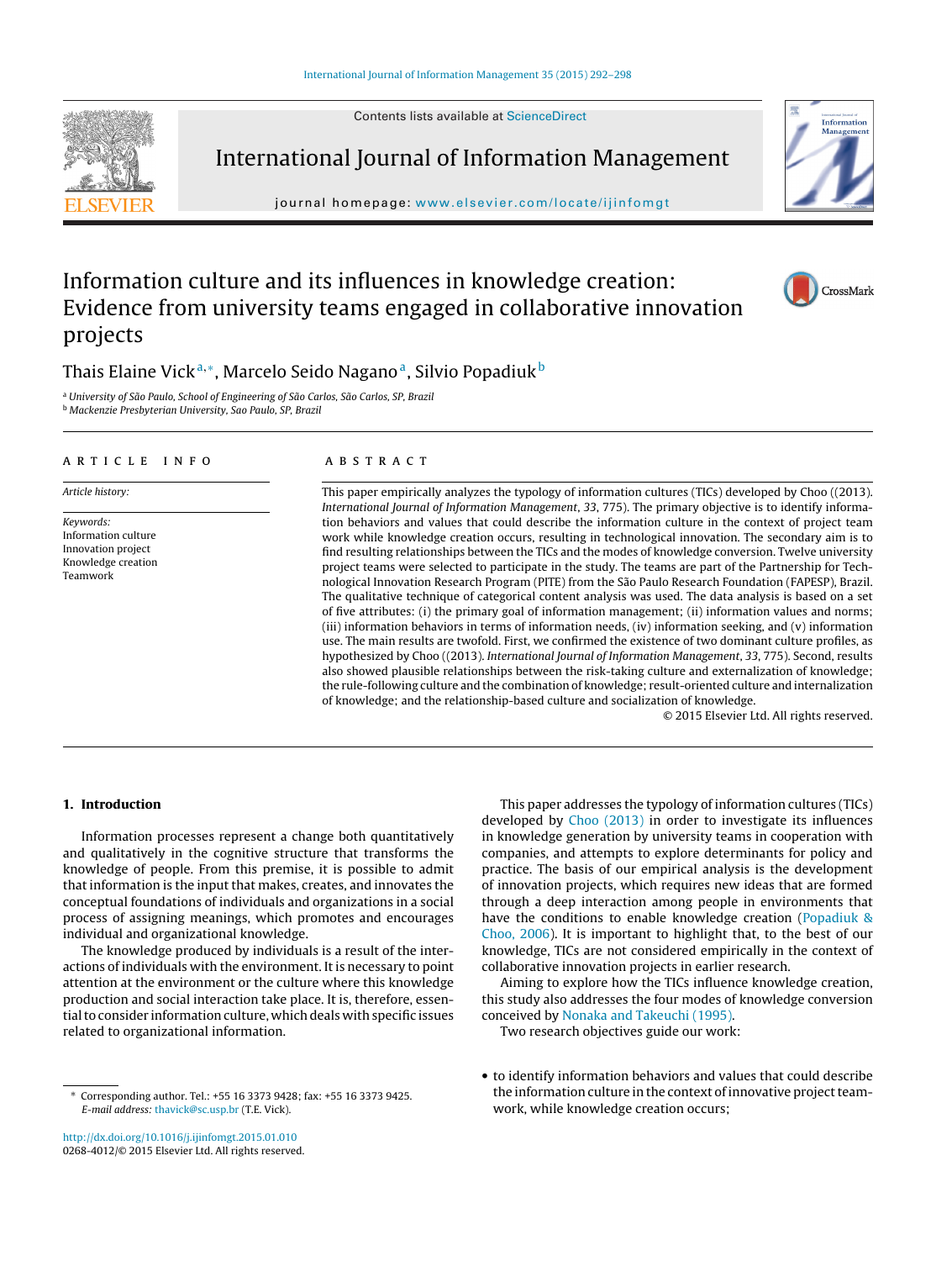#### <span id="page-1-0"></span>**Table 1**

Summary of early research on information culture.

| Analysis                              | Scope                                                                      | Main contributions                                                                                                                                                                                                                            | Authors                                                                                   |
|---------------------------------------|----------------------------------------------------------------------------|-----------------------------------------------------------------------------------------------------------------------------------------------------------------------------------------------------------------------------------------------|-------------------------------------------------------------------------------------------|
| The concept of information<br>culture | Definition of information culture                                          | Transformation of intellectual resources where the<br>input are varying kinds of knowledge and information,<br>and the output achieved is a processed intellectual<br>product                                                                 | <b>Ginman</b> (1988)                                                                      |
|                                       | Indicators of information culture                                          | Values, utility of information in achieving operational<br>and strategic success, attitudes towards it, norms, and<br>practices that together define the information culture                                                                  | Curry and Moore (2003), Choo,<br>Bergeron, Detlor, and Heaton (2008)<br>and Oliver (2011) |
| Components of<br>information culture  | Elements considered important for the<br>evaluation of information culture | Information and communication flows that are<br>horizontal and vertical; effective internal information<br>sharing and environment; leadership; IT; information<br>management; cross-organizational partnerships;<br>processes and procedures | Curry and Moore (2003), Choo et al.<br>(2008)                                             |
| Types of information<br>culture       | Distinguishing the types of information<br>culture                         | Open or closed; factually oriented or rumor and<br>intuition-based; internally or externally focused;<br>controlling or empowering; information channels or<br>media                                                                          | Davenport (1997)                                                                          |
|                                       |                                                                            | Functional culture; sharing culture; inquiring culture<br>and discovery culture                                                                                                                                                               | Marchand, Kettinger, and Rollins<br>(2001)                                                |
|                                       |                                                                            | Relationship-based; risk-taking; rule-following and<br>result-oriented                                                                                                                                                                        | Choo (2013)                                                                               |
| Framework for information<br>culture  | Proposed stages to analyse and<br>understand information culture           | The information environment; information as a<br>resource; work processes; innovation; and business<br>performance.                                                                                                                           | Widén-Wulff (2000)                                                                        |

• to find resulting relationships between the TICs and the modes of knowledge conversion.

We use the case of university teams engaged in innovation projects, which are developed in collaboration with companies and supported by Brazilian government funds, as the empirical context to meet the aforementioned objectives and develop theoretical insights. Knowledge institutions in emerging economies such as Brazil reflect their enhanced capacities in innovation, and these changes are unfolding on a scale of global significance [\(Etzkowitz,](#page-6-0) [Carvalho](#page-6-0) [de](#page-6-0) [Mello,](#page-6-0) [&](#page-6-0) [Almeida,](#page-6-0) [2005\).](#page-6-0) Brazil has a strong public research sector, comprising most of the national system of innovation. Fostering university–industry (U–I) links has become the key areas of contemporary Brazilian innovation policy [\(Etzkowitz](#page-6-0) et [al.,](#page-6-0) [2005;](#page-6-0) [Ponomariov](#page-6-0) [&](#page-6-0) [Toivanen,](#page-6-0) [2014\).](#page-6-0)

#### **2. Theoretical framing**

Our study focuses on a central place of knowledge creation, namely academia. The University is a relevant case because it is a site of knowledge creation [\(Hautala](#page-6-0) [&](#page-6-0) [Jauhiainen,](#page-6-0) [2014\).](#page-6-0) The current policy context makes it even more noteworthy, since universities are becoming more entrepreneurial [\(Etzkowitz](#page-6-0) [&](#page-6-0) [Viale,](#page-6-0) [2010\),](#page-6-0) aiming at innovations and distinguished knowledge. Therefore, knowledge is created in U–I increasingly in teams with multiple views and skills that promote the novelty aspects of knowledge ([Intemann,](#page-6-0) [2009\).](#page-6-0)

As we mentioned above, one of this work's emphases resides in finding relationships between the TICs and the modes of knowledge conversion. One of the most important and widespread theories about organizational knowledge creation is defended by [Nonaka](#page-6-0) [and](#page-6-0) [Takeuchi](#page-6-0) [\(1995\).](#page-6-0) In their view, the organization creates knowledge through interaction and conversion between tacit and explicit dimensions. Knowledge conversion occurs in four modes: from tacit knowledge to tacit—mode of socialization; from tacit knowledge to explicit—mode of externalization; from explicit to explicit knowledge—mode of combination; and from explicit knowledge to tacit—mode of internalization. The SECI model is considered one of the rationales of this work.

The pillar of this discussion is information culture (IC). Table 1 summarizes the few studies that have attempted to explore the IC topic over the last two decades:

Based on a widely applied construct from [Cameron](#page-6-0) [and](#page-6-0) [Quinn](#page-6-0) [\(2011\)](#page-6-0) that has been used to differentiate organizational culture types and their relationships to organizational effectiveness, [Choo](#page-6-0) [\(2013\)](#page-6-0) neatly developed a typology of information cultures. He emphasizes elements from information behavior research. According to Choo, the information culture typologies are characterized by a set of five attributes: (1) the primary goal of information management; (2) information values and norms; (3) information behaviors in terms of information needs, (4) information seeking, and (5) information use. These five attributes serve as a guide to our empirical analysis. In addition, [Choo](#page-6-0) [\(2013\)](#page-6-0) classifies information culture into four categories: relationship-based culture, risk-taking culture, result-oriented culture, and rule-following culture:

Relationship-based culture: information management supports communication, participation, and a sense of identity. Information values and norms emphasize sharing and the proactive use of information. These values promote collaboration and cooperation. The focus is on internal information. Individuals seek information about social groups, as well as information for self and group-development. The main sources include well-connected individuals and human resource data.

Risk-taking culture: innovation, creativity, and the exploration of new ideas are encouraged while information is managed. Information values and norms emphasize sharing and the proactive use of information. These values promote innovation, development of new products or capabilities, and the boldness to take the initiative. The focus is on external information. The organization seeks ideas for new products, new markets, and information about trends and changes in its environment. The main sources include creative individuals, technology experts, and industry and government sources. Information is used to identify and evaluate opportunities, and promote entrepreneurial risk-taking.

Result-oriented culture: information management enables the organization to compete and succeed in its market or sector. Information values and norms call attention to control and integrity: accurate information is valued in order to assess performance and goal attainment. There is a focus on external information. The organization seeks information about customers, competitors, markets, as well as data to assess its performance. Information is used to understand clients and competitors, and to evaluate results.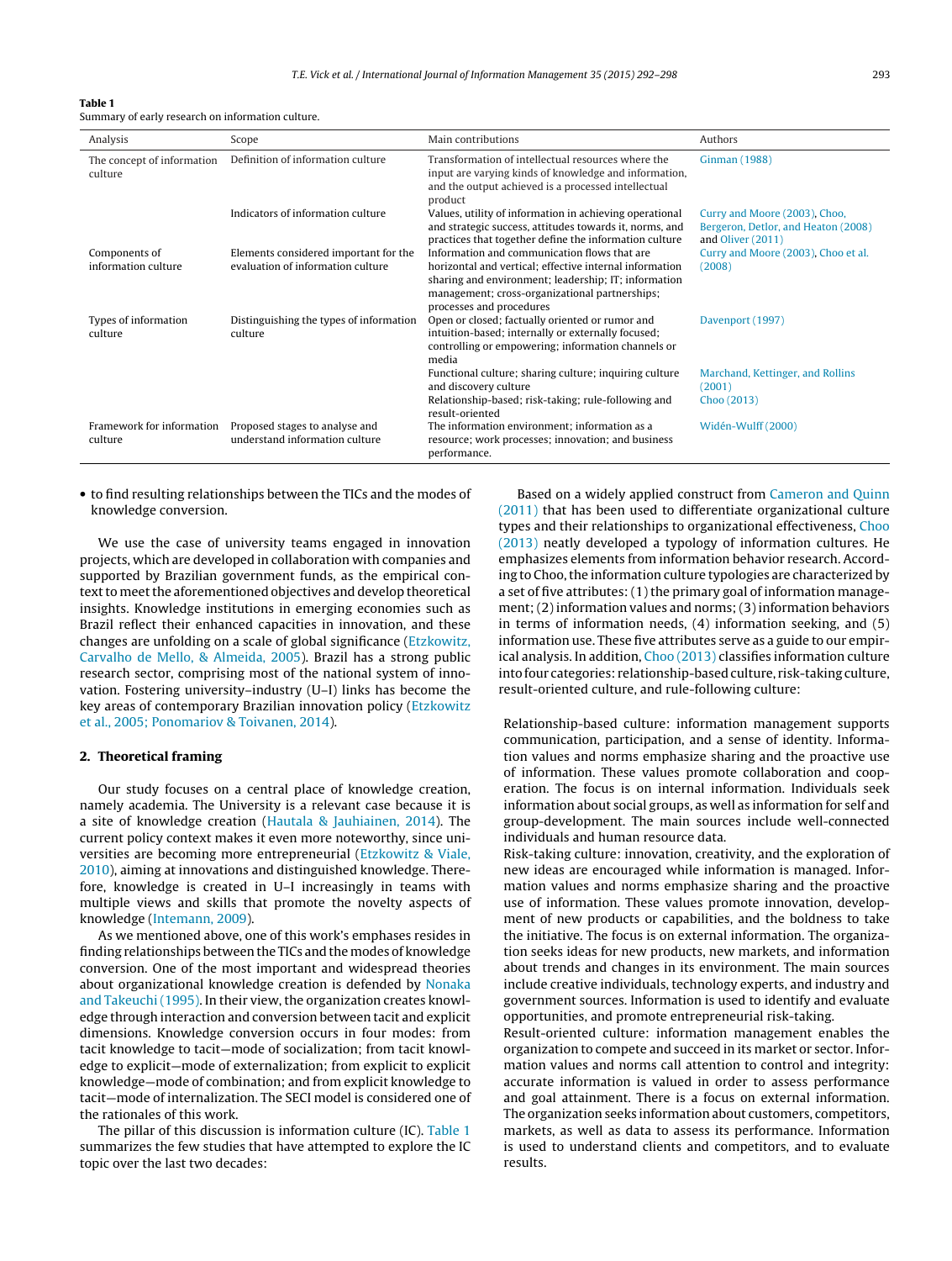Rule-following culture: information management reinforces the control of internal operations, rules and policies. Information values and norms emphasize control and standardized processes. The focus is on internal information. The organization seeks information about workflows, as well as information about regulatory or accountability requirements. The main sources include data generated by operations, policy documents, and specialists who advise on technical or legal matters. Information is used to control operations, improve efficiency, and provide accountability.

## **3. Research method**

The choice of studying project teams of technological innovation is due to the magnitude of knowledge embedded in these groups since scientific and technological knowledge is the principal 'feedstock' for production. Twelve project teams, which were involved in technological innovation, were selected to take part in the study. The most important criterion for choosing the cases that they had ongoing projects in the period in which the interviews were conducted (2013–2014). This criterion was intended to ensure that the process of knowledge creation by the teams was active.

All of the scientists interviewed from the twelve teams were tenured faculty. Our qualitative analysis was based on more than 10 h of semi-structured interviews and on examining the whole body of empirical material—over 100 pages of transcript. The interviews lasted about fifty minutes and occurred on a typical day of work of the innovation teams. As a way to analyze the data obtained from the teams, we followed the recommendations of Bardin (1979) by using the categorical content analysis. The analysis of the material was conducted in three phases:

(1) Pre-analysis involved the first reading of the transcripts of the interviews; (2) Exploration of the material involved review of the transcripts to identify instances of the research variables (choicesmade according to the frequency, absence, order of appearance and co-occurrence); (3) treatment of the results involved the construction ofthe following analytical categorizations:(a) units of meaning; (b) condensed meaning units; (c) codes. This procedure ensured that the main characteristics of each team were classified according to the specific attributes of each information culture proposed by [Choo](#page-6-0) [\(2013\):](#page-6-0) (i) the primary goal of information management; (ii) information values and norms; (iii) information behaviors in terms of information needs, (iv) information seeking, and (v) information use.

The set of open interview questions were based on the following attributes (Table 2):

#### 3.1. The PITE-FAPESP program

In Brazil, FAPESP (the São Paulo Research Foundation) funds research projects that are created and developed in partnerships between academic institutions and the private sector. The PITE Program (Partnership for Technological Innovation) was set up twenty years ago and has supported 197 projects.

In partnership with national and transnational technologybased companies, Brazilian scientists have developed original projects that result in innovations with the potential to compete with technologies produced in major world centers. Examples of these results include advanced equipment for fiber optic communication, technology for more accurate diagnosis of skin cancer, and improvements in control strategies and operational planning of petroleum refineries, resulting in benefits of tens of millions of dollars.

| Table |  |  |
|-------|--|--|
|       |  |  |

| Set of open questions. |  |  |
|------------------------|--|--|
|------------------------|--|--|

| Data collection                                                                                                                                            |                                                                                                                                                                                                                                                                                                                                                                                                                                                                             |
|------------------------------------------------------------------------------------------------------------------------------------------------------------|-----------------------------------------------------------------------------------------------------------------------------------------------------------------------------------------------------------------------------------------------------------------------------------------------------------------------------------------------------------------------------------------------------------------------------------------------------------------------------|
| <b>Attributes</b>                                                                                                                                          | Open questions                                                                                                                                                                                                                                                                                                                                                                                                                                                              |
| The goal of information management<br>Information values and norms<br>Information behaviors/information<br>needs<br>Information seeking<br>Information use | How do the team members give<br>meaning and formalize the new ideas?<br>Talk about your personal and collective<br>strategies of search and information<br>retrieval<br>Talk about the development of mental<br>maps, diagrams and notes. How often<br>are they made?<br>Regarding the information coming<br>from all stages of the project, is it in a<br>common language to all the team<br>members?<br>Have you created a system of<br>organization of information, with |
| Socialization<br>Externalization<br>Combination<br>Internalization                                                                                         | relevant records for future retrieval<br>and use?<br>What are the main areas of cooperation<br>and exchange of information? Are all<br>the team members always present?<br>In what way the exchange of ideas and<br>informal conversations are stimulated?<br>Is the new knowledge gained in<br>meetings often registered? In which<br>formats?<br>Talk about the project's impact on the<br>individual and team learning.                                                  |

#### **4. Results**

In this section, the twelve teams studied are characterized according to the TICs. Among the twelve teams analyzed, four showed a risk-taking culture. The rule-following culture is represented by five of the teams studied. This result indicates that the information culture of the teams is influenced by the information culture of the organization in which these teams are connected: academia.

We found the creation of academic subprojects (related to theses and dissertations) within the technological innovation project, which demonstrates the visible prioritization of some teams for the development of human resources. This aspect differs from what was expected by the researchers with regard to the team's orientation to the result (innovation). Thus, the information culture profiles of the innovation teams reflect some ongoing challenges in Brazil: the new instruments to support innovation bring to universities the need to adapt their modes of operation, definition of priorities, strategies, and expected results. Table 3 lists the specific characterization of each teamin relation to the activity, information culture profile, and number of members involved.

Specific characterization of the studied teams.

| Team | Activity                 | Information culture            | Members |
|------|--------------------------|--------------------------------|---------|
| 1    | Chemical engineering     | Relationship-based             | 15      |
| 2    | Biochemistry             | Rule-following                 | 5       |
| 3    | Genetics                 | Risk-taking                    | 5       |
| 4    | Biochemistry             | Rule-following                 | 5       |
| 5    | Computing                | Relationship-based/result-     | 8       |
|      |                          | oriented                       |         |
| 6    | Agricultural engineering | Risk-taking                    | 8       |
| 7    | Electrical engineering   | Rule-following                 | 12      |
| 8    | Botany                   | Rule-following                 | 6       |
| 9    | Ecology                  | Relationship-based             | 10      |
| 10   | Food technology          | Rule-following                 | 7       |
| 11   | Microbiology             | Relationship-based/risk-taking | 10      |
| 12   | Agricultural engineering | Relationship-based/risk-taking | 8       |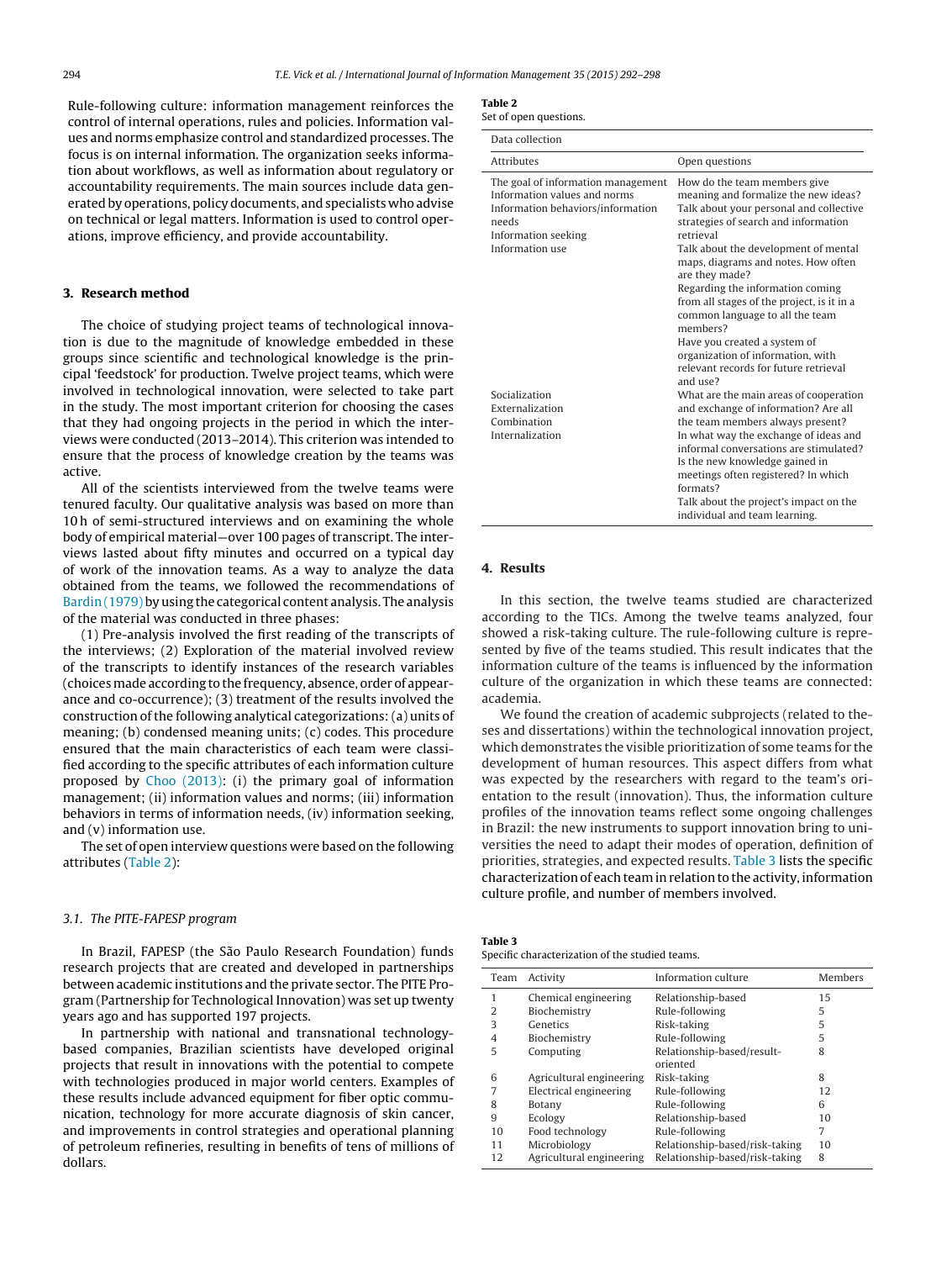Some particularities about the nature of the innovative activity are worth mentioning:

- (1) Regarding the discipline: it is interesting to note that the teams with activities in the areas of biological sciences (genetics, ecology, botany, biochemistry, and microbiology) prioritize the records of information in laboratory notebooks (information values and norms); thus, ensuring the possible recovery of results for future use (e.g., replication).
- (2) Regarding the product type: unlike the biological science teams, Team 5 with an activity in computing did not prioritize the formal records of the project phases. The team was the only one to present a resulted-oriented culture. For the innovation project, the team used an agile method (information behavior in terms of information needs), a characteristic that is due to the type of the expected product: software, which may quickly become obsolete.

#### 4.1. Relationship-based culture

The Relationship-based culture was found in Team 1 (multidisciplinary) and Team 9, based on the synthesis of the following five attributes:

(1) The primary goal of information management:

T1: A virtual communication system (Moodle) was created, through which the exchange of internal information was encouraged on a daily basis.

T9: Weekly formal and daily informal meetings to encourage written brainstorming were promoted.

(2) Information values and norms:

T1: The multidisciplinary team encourages the presentation of information in a common language, to promote better understanding of the members from the different disciplines.

T9: "We are looking to increase the frequency of written brainstorming, with a discussion and presentation of ideas, which is a less technical action and emphasizes interpersonal relations".

(3) Information behaviors in terms of information needs:

T1: "One concern we have in our project is that in the Moodle environment we try to document everything to facilitate our communication: weekly meetings, annual report of the team members, papers on the subject, all the studies that are attached to the project, etc".

T9: "We have our notes on personal notebooks, but we are not used to produce meeting records. What is important is the interaction between all the members. The team members make their notes as they prefer".

(4) Information seeking:

T1: "I always emphasize that every new information need be discussed at the group level; our members are working on issues that are interrelated, so sometimes it is not exactly what the person is workin ong, but he/she may need that information at some point".

T9: The team created a sense of trust with members in relation to the frequency of meetings and the encouragement of co-creation. "People feel safer with this frequent contact".

(5) Information use:

T1: The team members take the initiative to contribute with new information by daily accessing patent databases, and these surveys are registered in the Moodle environment. T9: The information use is guided by group discussions on surveys in scientific databases and electronic spreadsheets.

#### 4.2. Risk-taking culture

The Risk-taking culture was found in Team 3 and Team 6, based on the synthesis of the following five attributes:

# (1) The primary goal of information management:

T3: Team members are involved in managing information related to the intellectual property of the project, with the goal of generating a patent application.

T6: "As we already have a lot of experience working with companies, the team members are trained to think about opportunities for innovation and development of new technologies. Our goal is to make the new information become a spin-off".

(2) Information values and norms:

T3: The new information and new results of each stage of the project are repeated, discussed and re-examined in order to eliminate contradictions, all are stored in laboratory notebooks.

T6: The organization and registration of project information are made in the format of technical bulletins and the new ideas are presented in bimonthly workshops.

(3) Information behaviors in terms of information needs:

T3: "There are other researchers outside of the team that can provide feedback and collaborate with our innovation project, whenever we have a question that we cannot solve in our group, we search for external information, such as technology experts".

T6: "We analyze and register meeting information that arises from discussions and suggestions of the partner company. These records are essential to avoid future misunderstandings".

(4) Information seeking:

T3: Based on the analysis of documents from the partner company, the team seeks ideas for new projects by searching for research trends in the area.

T6: Members suggested the participation of technology experts from the partner company in the design phase of the project. They also collected information from the company for evaluation and proposal of new products.

Information use:

T3: The team identifies new opportunities for innovation through access to patent databases, scientific databases, and also by conducting written brainstorming sessions without formalisms.

T6: The information collected in the company is used at all stages of the innovation project and evaluated in comparison to information that is accessed in scientific databases.

# 4.3. Rule-following culture

The Rule-following culture was found in teams 2, 4, 7, 8 and 10, based on the synthesis of the following five attributes:

(1) The primary goal of information management:

T2: The team has a history of project development with a partner company. All project information is controlled by the norms and policies established by the company.

T4: "We are developing the project with a contract that requires informational secrecy, if there is the possibility of a patent, we can not divulge any information, because all the project information belongs to the company".

T7: Members spend much of their time trying to circumvent bureaucratic difficulties; the partner company imposes excessive formality in the informational control of the project.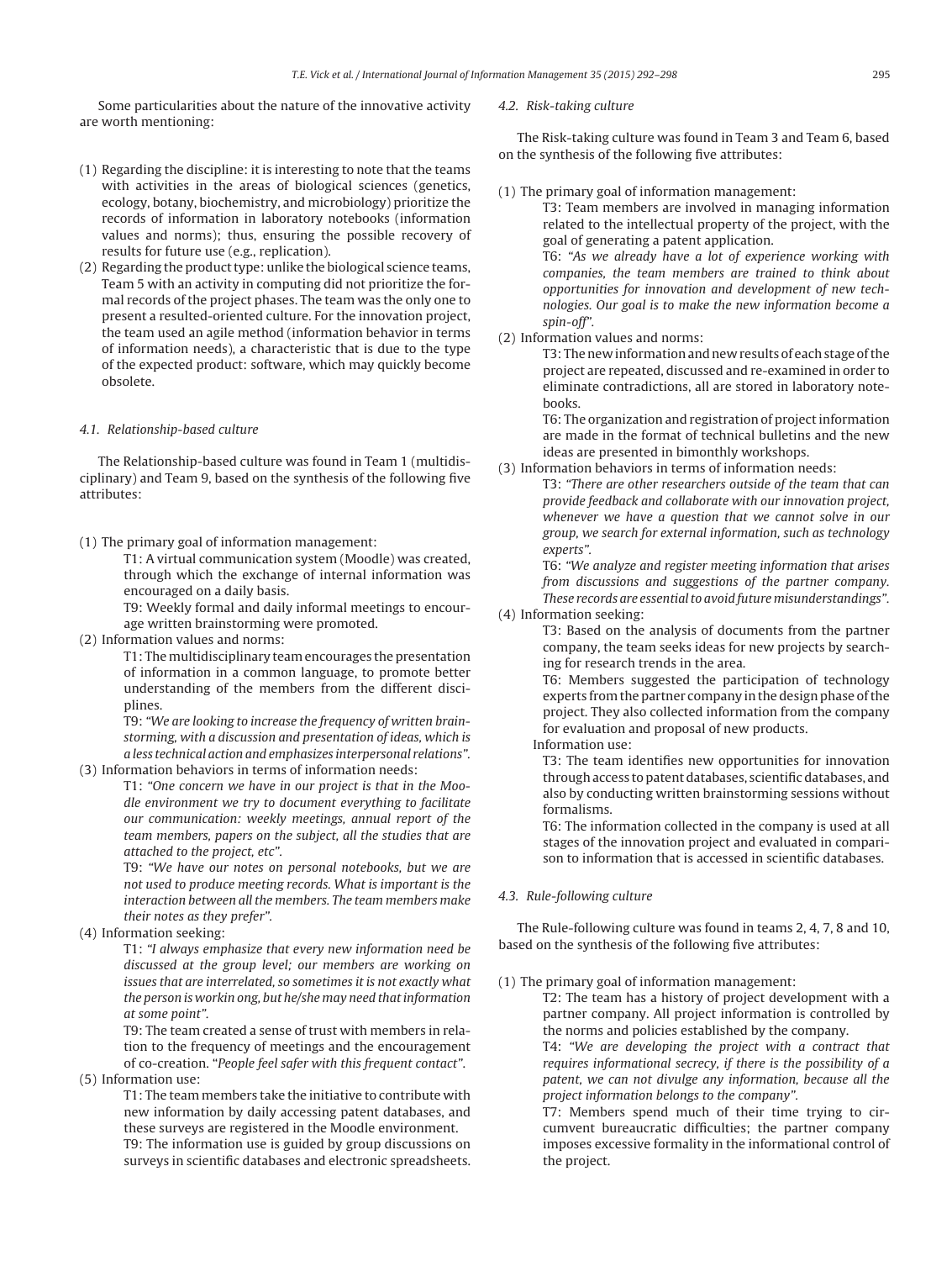T8: The team leader demands the annotation of all project activities in laboratory notebooks.

T10: The management of information is strictly based on the definition of project objectives by recording the results of project phases, analysis of the records, and decisions on the next steps.

# (2) Information values and norms:

T2: "We are developing the project by telling the 'story' of the product, based on the values of the partner company. All the specifications of our project follow the profile of the company". T4: The standards of informational confidentiality are reinforced by the team leader in weekly contact with members. T7: Team members are individually responsible for documenting new inputs of the project and keep this information in a common archive for all the team members.

T8: The laboratory notebooks are controlled by the team leader; the team members need permission to make copies or use them outside the lab.

T10: "Our control is related to the technical and internal information; we have flowcharts of what we consider the main project stages, which are the inputs, outputs, so we can have a general idea of the project".

(3) Information behaviors in terms of information needs:

T2: Team members are encouraged to adapt the information content of the project to the company's expectations.

T4: "All phases of the project require monthly reports which are under the control of the company".

T7: "I believe that the rigidity of the contract between the team and the company is an obstacle for any activity: when we need to modify any information, we need to ask permission, and we have to wait three months for reviews, during this time the activities are consequently hampered".

T8: "With respect to the standardization of the notebooks, I always try to give directions about how to write the experimental procedures in a way that the document can be understood by all of the team members and the partner company".

T10: The partner company receives project information in the form of reports with the experimental data set attached.

# (4) Information seeking:

T2: Based on the search of norms and documents from previous projects with the same partner company, the team makes scientific and informative reports.

T4: Team members seek internal information contained in laboratory notebooks to generate monthly reports for the partner company.

T7: "The technology we are developing does not yet exist as a product in the market, so we need to seek information that is 100% internal to the project, especially with members who are technical experts".

T8: The team is seeking a computer expert to assist in creating a database to store and standardize project information for future projects.

T10: Based on information generated through the experimental results of the project, the team creates manuals to be delivered to the partner company.

(5) Information use:

T2: The partner company evaluates reports of the monthly meeting and the next goals in order to control project progress.

T4: Marked by the registration of internal weekly meetings for retrieval and future use.

T7: The team uses a server to archive meeting reports in order to control and provide structured information for future phases of the project.

T8: Laboratory notebooks are used outside the workplace only with leader's permission and information contained in these records is transmitted in a report for the partner company.

T10: The team uses several tools of process and information management that have been adapted to the reality of the project.

# 4.4. Teams with two dominant information cultures

As predicted by [Choo](#page-6-0) [\(2013\),](#page-6-0) the typology does not imply that the IC of an organization would be characterized solely by one ofthe four types. Instead, it is suggested that most organizations would be displayed in different degrees, norms, and behaviors of all four types. The authors hypothesize that for many organizations two types of culture would dominate, as we observed in the following cases.

#### 4.4.1. Two dominant ICs: Relationship-based and result-oriented

The two dominant ICs were found in Team 5, illustrated by the following aspects:

Relationship-based culture attributes: Team 5 encourages communication and emphasizes sharing and the proactive use of information: "In the project we use all possible types of communication (videoconferencing, e-mail, telephone); the more we interact, the better the results. We use several types of visual and textual communication to minimize the doubts of the members and the response time with fewer problems. Besides oral communication, we use graphical and textual specifications and models that help to supplement what we speak"

Result-oriented culture attributes: In team 5, accurate and reliable information is valued in order to assess performance and goal attainment: "This project is based on an agile method and on 'sprints': we divide the project into stories, these stories are divided into tasks that are delegated and organized into sprints. At the end of each sprint, we have a product, and in the next sprint we have a new version of that product. We recorded all these processes in documents which are available on the website, as well as our publications".

4.4.2. Two dominant ICs: Relationship-based and risk-taking

Another two dominant ICs were found in teams 11 and 12 as shown in the following aspects:

Relationship-based culture attributes: Both teams emphasized communication and encouraged sharing and the proactive use of information:

T11: Team 11 is multidisciplinary and involves members in the areas of agro-technology, pharmaceutical, organic chemistry, phytochemistry, pharmacology and toxicology. Due to this, communication and information exchange among members was constantly stimulated, and the different methodologies we are adapted to the reality of the project.

T12: "We have divided the project into sub areas, and each member is responsible for making an informational survey, an extensive systematic search in each sub area, and all members present a weekly survey. Based on the weekly surveys we organized our discussions".

Risk-taking culture attributes: Both teams manage information to encourage innovation, creativity, and the exploration of new ideas:

T11: "We make frequent informational searches in patent databases such as Direct Innovation Index. Our team generated a patent with the partner company, and we are responsible for a new product on the market, which is very rewarding for us".

T12: In team 12, there is a focus on external information: "Our project involved the creation of courses via international teleconferences, training, preparation of manuals, national and international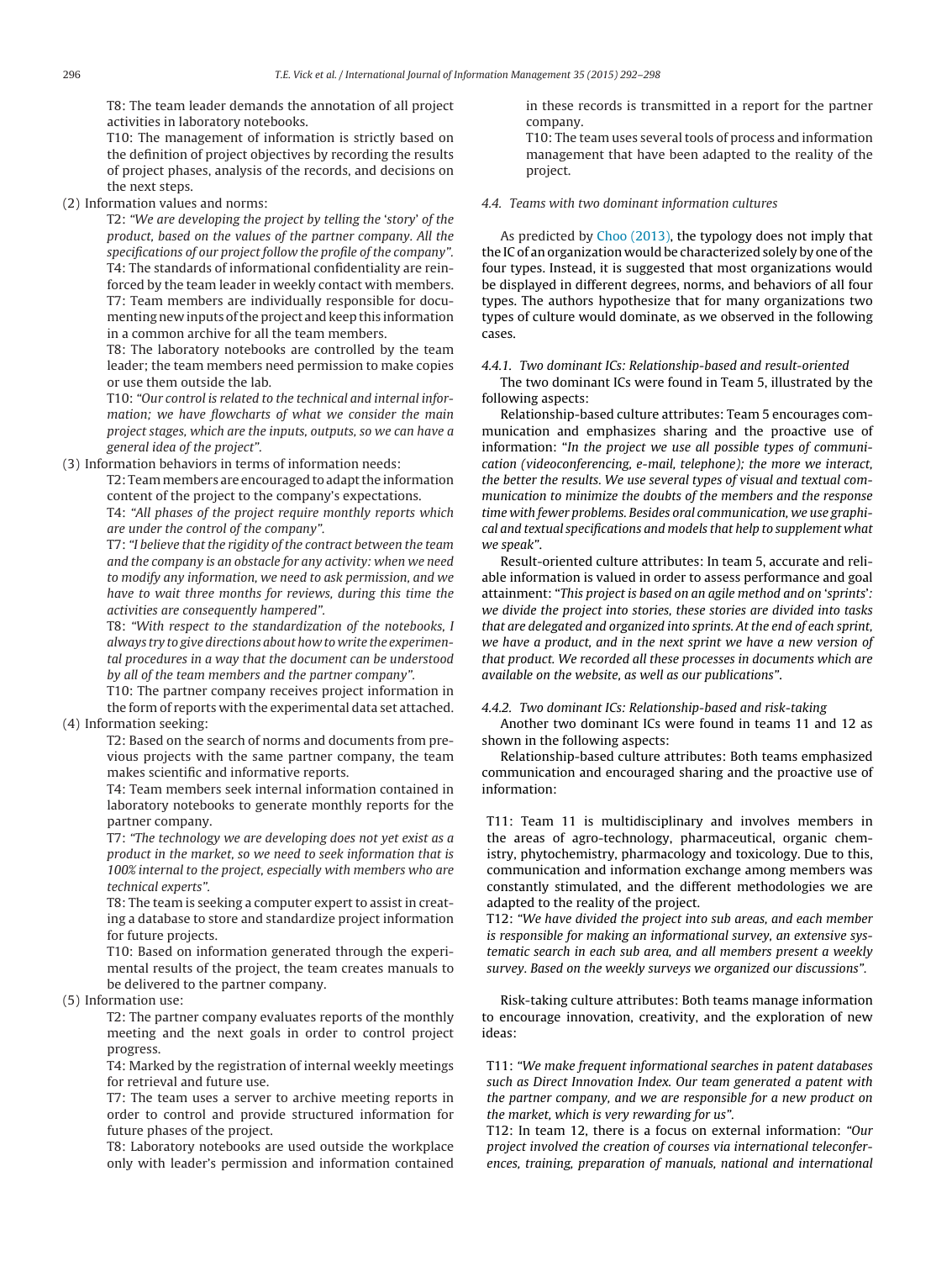#### **Table 4**

Main characteristics of the information culture profiles.

| Typology of information cultures          |                                                                         |                                                                                                        |                                                                                 |                                                                                                             |
|-------------------------------------------|-------------------------------------------------------------------------|--------------------------------------------------------------------------------------------------------|---------------------------------------------------------------------------------|-------------------------------------------------------------------------------------------------------------|
| Attributes                                | Relationship-based                                                      | Risk-taking                                                                                            | Rule-following                                                                  | Result-oriented                                                                                             |
| Primary goal of information<br>management | Informal meetings encouraging<br>written brainstorming                  | Related to the intellectual<br>property of the project                                                 | Information is controlled by<br>the norms established by the<br>partner company | The innovation project is based<br>on an agile method for goal<br>achievement                               |
| Information values and norms              | Presentation of project<br>information in a common<br>language          | New results are re-examined in<br>order to eliminate<br>contradictions                                 | Laboratory notebooks are<br>controlled by the team leader                       | Every accurate information is<br>documented and presented on<br>a website                                   |
| Information                               | Project documentation                                                   | Need of external information -                                                                         | Standardization of project                                                      | The project is divided into                                                                                 |
| behaviors/information needs               | available in a virtual<br>communication system                          | participation of researches -<br>non team members                                                      | information and monthly<br>reports to the partner company                       | tasks that are delegated and<br>organized into sprints                                                      |
| Information seeking                       | Group level discussions for<br>every new information                    | Groups seek information about<br>the partner company for<br>evaluation and proposal of new<br>products | Team members seek internal<br>information via laboratory<br>notebooks           | Team seeks external<br>information about market<br>research in every sprint for a<br>new product            |
| Information use                           | Guided by group discussions<br>about surveys in scientific<br>databases | Patent databases are used in<br>order to identify new<br>opportunities for innovation                  | Registration of internal weekly<br>meetings for retrieval and<br>future use     | The performance is evaluated<br>in the end of every sprint,<br>resulting in a new version of<br>the product |

collaboration, international simulation models, etc. International collaborators were here to meet our structure, and we had a great experience of exchanging information with them".

Table 4 summarizes the main characteristics found in the teams according to the TICs.

#### **5. Discussion and final considerations**

Our findings revealed that teams with a higher number of members (8–15), as well as multidisciplinary teams, were identified with a relationship-based culture. That leads to the idea that larger teams realize the need to promote collaboration and are likely to seek information for group and self-development. The focus is on internal (group) information and in the need to maintain wellconnected individuals. We consider that this kind of information culture, therefore, foments knowledge socialization since the tacit knowledge, which is difficult to transfer, is fully dependent upon the relationships between well-connected and collaborative individuals.

Another observation is related to the risk-taking culture: among the 12 teams analyzed, only four showed a risk-taking culture: two of them have two dominant culture profiles (see [Table 1\).](#page-1-0) This result is contrary to what was expected by the researchers, given the premise that innovation teams, by their nature, must have a culture in which information is managed to encourage innovation, creativity, and the exploration of new ideas. Teams characterized by a risk-taking culture presented a focus on external information, arising from frequent contact with the partner company and resulting in patents. In these cases, information values promote individuals' boldness to take the initiative. We admit that this kind of information culture, therefore, promotes the externalization of knowledge, since individuals are encouraged to explore new ideas (i.e., the knowledge that has just been externalized, from tacit for the individual to explicit for the team).

Furthermore, the rule-following culture is represented by five of the teams studied. This result indicates that the information culture of the teams is influenced by the information culture of the organizations in which these teams are connected: academia and the partner company. Norms such as informational secrecy, the bureaucratization of processes, and regulation of information flow are often found in the cases studied. On the other hand, the rule-following culture can be seen in a positive way, even in innovation teams. The controlled record of (technical) information for

retrieval and use in future projects is an example of information values and norms that emphasizes control and integrity. Based on this aspect, we suppose that this kind of information culture stimulates the combination of knowledge; in other words, the conversion of explicit knowledge generated by an individual is added to the explicit knowledge of the team and of the organization.

The result-oriented culture was found in only one of the 12 teams (Team 5), seeing that this team revealed two dominant information culture profiles. In this case, information was valued in order to assess performance and goal attainment. The method of teamwork is heavily based on results, and the information flow follows the same perspective. Every step of the method was characterized by sprints: from creating a new product, to evaluating informational performance and lessons learned. Bearing that in mind, it appears that this kind of culture favors the internalization of knowledge; i.e., the conversion of parts of the explicit knowledge of the team into tacit knowledge of the individual.

To sum up, the main results showed plausible relationships between the risk-taking culture and externalization of knowledge; the rule-following culture and the combination of knowledge; the result-oriented culture and internalization of knowledge; and the relationship-based culture and socialization of knowledge, as we represent in [Fig. 1:](#page-6-0)

The relationships between the TICs and knowledge creation are part of an informational, interactive, dynamic, social process comprised of individuals (team members) and objects (information and knowledge) resulting in a product (innovation). The innovative process that exists in collaborative projects may be described by two conceptual axes: the involvement of individuals with information and their involvement with knowledge generation ([Vick, Nagano, &](#page-6-0) [Santos, 2013\).](#page-6-0) By studying the typology proposed by [Choo \(2013\),](#page-6-0) we suggest how the theory of knowledge creation and the process of team formation can be benefited by analysis and guidance related to the four information cultures.

Finally, it is worth mentioning the following possibilities to continue this research. The first, and most immediate, concerns the chance of extending the study by analyzing additional teams from companies, which are engaged in innovation projects; thus expanding the potential of interpreting the results and relationships that we found.

A further opportunity for future study would be to investigate how the profile of the team leader affects the goal of information management, information values and norms, and information behaviors in terms of information needs, information seeking, and